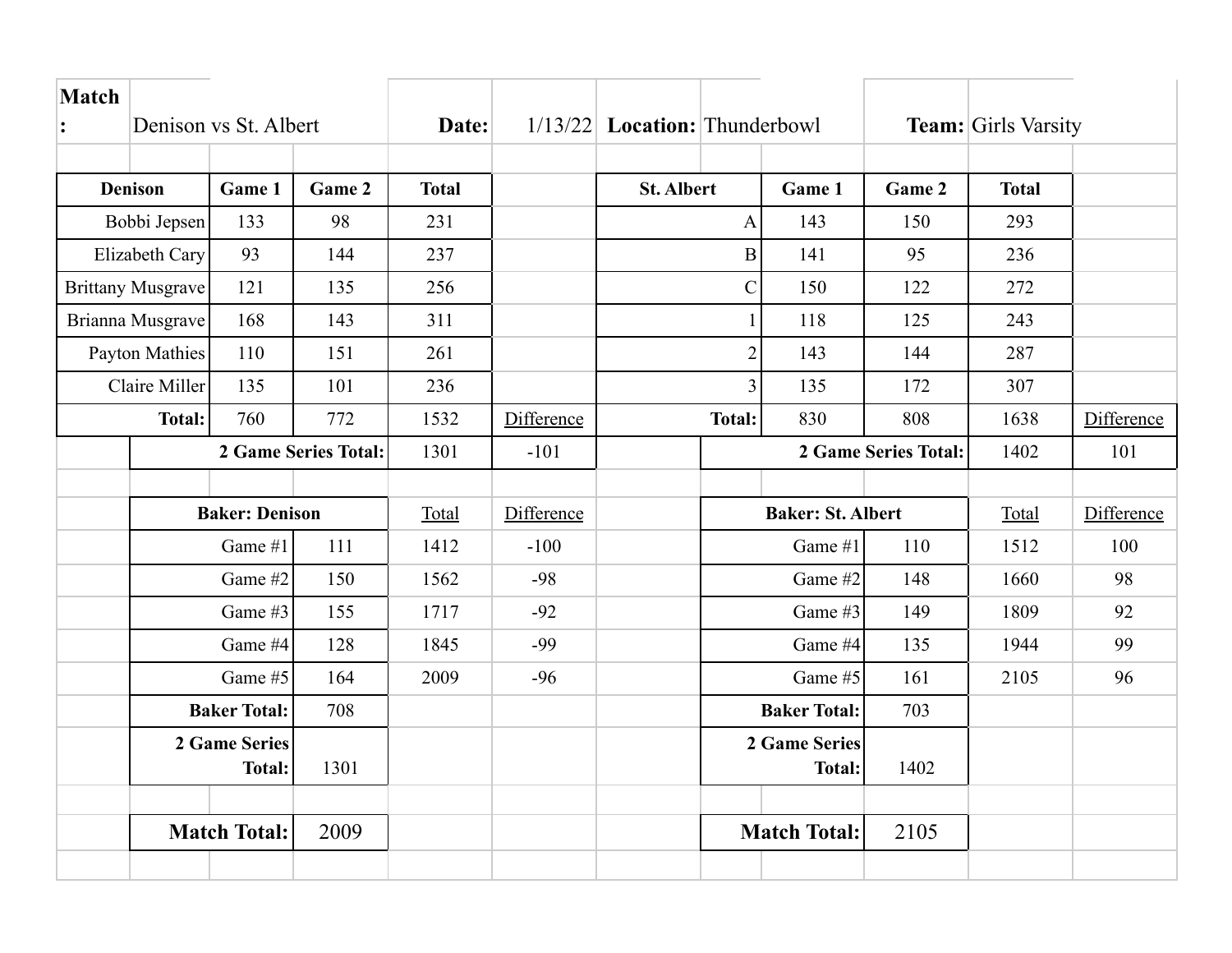|  |  |  | <b>Varsity Girls Highlights</b>                                                                                             |  |  |  |
|--|--|--|-----------------------------------------------------------------------------------------------------------------------------|--|--|--|
|  |  |  | The girls varsity team lost their match against St. Albert. High games from the varsity team include Brianna Musgrave with  |  |  |  |
|  |  |  | a 168, Payton Mathies with a 151, and Elizabeth Cary with a 144. Brianna Musgrave had the high series of 311 with games     |  |  |  |
|  |  |  | of 168 and 143. The varsity girls went into bakers down 101 pins. They struggled their first game bowling a 111. They tried |  |  |  |
|  |  |  | making a comeback bowling a 150, 155, 128, and 164. They ended up losing their match 2105 to 2009.                          |  |  |  |
|  |  |  |                                                                                                                             |  |  |  |
|  |  |  |                                                                                                                             |  |  |  |
|  |  |  |                                                                                                                             |  |  |  |
|  |  |  |                                                                                                                             |  |  |  |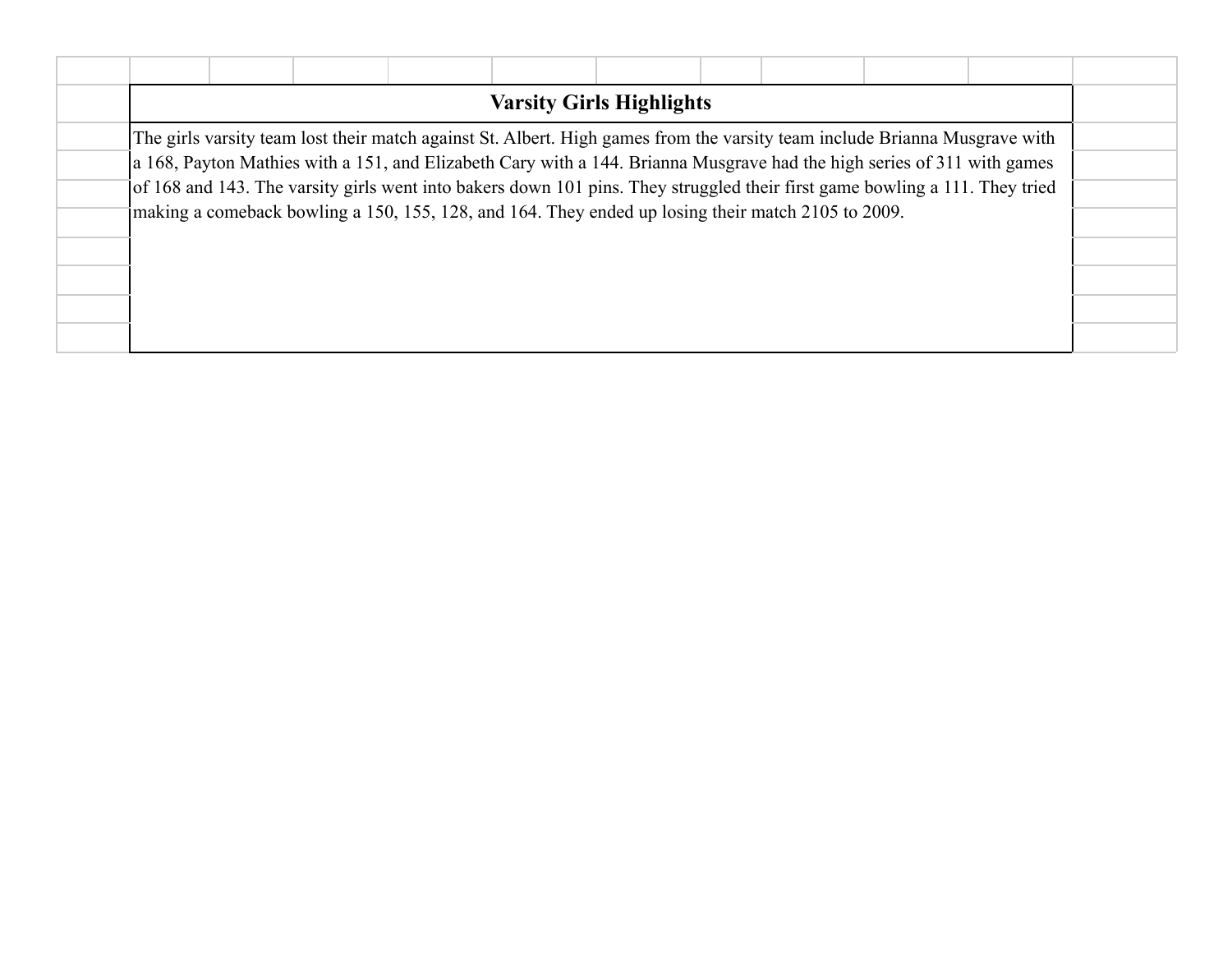| Matc<br>h:          |                                | Denison vs St. Albert |                             | Date:        |            | $1/13/22$ <b>Location:</b> Thunderbowl |                     |                                       |                      | <b>Team:</b> Boys Varsity |            |
|---------------------|--------------------------------|-----------------------|-----------------------------|--------------|------------|----------------------------------------|---------------------|---------------------------------------|----------------------|---------------------------|------------|
|                     |                                |                       |                             |              |            |                                        |                     |                                       |                      |                           |            |
|                     | <b>Denison</b>                 | Game 1                | Game 2                      | <b>Total</b> |            | <b>St. Albert</b>                      |                     | Game 1                                | Game 2               | <b>Total</b>              |            |
|                     | Christian<br>Schmadeke         | 148                   | 174                         | 322          |            |                                        | $\mathbf{A}$        | 158                                   | 139                  | 297                       |            |
|                     | Harrison Dahm                  | 150                   | 164                         | 314          |            |                                        | $\mathbf B$         | 168                                   | 208                  | 376                       |            |
|                     | Kyle Segebart                  | 164                   | 161                         | 325          |            |                                        | $\mathbf C$         | 226                                   | 237                  | 463                       |            |
|                     | Lucas Segebart                 | 192                   | 170                         | 362          |            |                                        | $\mathbf{1}$        | 153                                   | 159                  | 312                       |            |
|                     | <b>Blake Polzin</b>            | 258                   | 231                         | 489          |            |                                        | $\overline{2}$      | 161                                   | 246                  | 407                       |            |
|                     | Trey Brotherton                | 163                   | 172                         | 335          |            | 3 <sup>1</sup>                         |                     | 278                                   | 254                  | 532                       |            |
| <b>Total:</b>       |                                | 1075                  | 1072                        | 2147         | Difference |                                        | <b>Total:</b>       | 1144                                  | 1243                 | 2387                      | Difference |
|                     |                                |                       | <b>2 Game Series Total:</b> | 1833         | $-257$     |                                        |                     |                                       | 2 Game Series Total: | 2090                      | 257        |
|                     |                                |                       |                             |              |            |                                        |                     |                                       |                      |                           |            |
|                     | <b>Baker: Denison</b>          |                       | Total                       | Difference   |            | <b>Baker: St. Albert</b>               |                     |                                       | Total                | Difference                |            |
|                     |                                | Game #1               | 179                         | 2012         | $-260$     |                                        | Game #1             |                                       | 182                  | 2272                      | 260        |
|                     |                                | Game #2               | 177                         | 2189         | $-295$     |                                        |                     | Game #2                               | 212                  | 2484                      | 295        |
|                     |                                | Game #3               | 223                         | 2412         | $-266$     |                                        | Game #3             |                                       | 194                  | 2678                      | 266        |
|                     | Game #4                        |                       | 203                         | 2615         | $-297$     |                                        | Game #4             |                                       | 234                  | 2912                      | 297        |
|                     |                                | Game #5               | 182                         | 2797         | $-318$     |                                        | Game #5             |                                       | 203                  | 3115                      | 318        |
| <b>Baker Total:</b> |                                | 964                   |                             |              |            |                                        | <b>Baker Total:</b> | 1025                                  |                      |                           |            |
|                     | 2 Game Series<br><b>Total:</b> |                       | 1833                        |              |            |                                        |                     | <b>2 Game Series</b><br><b>Total:</b> | 2090                 |                           |            |
|                     |                                |                       |                             |              |            |                                        |                     |                                       |                      |                           |            |
|                     | <b>Match Total:</b>            |                       | 2797                        |              |            |                                        |                     | <b>Match Total:</b>                   | 3115                 |                           |            |